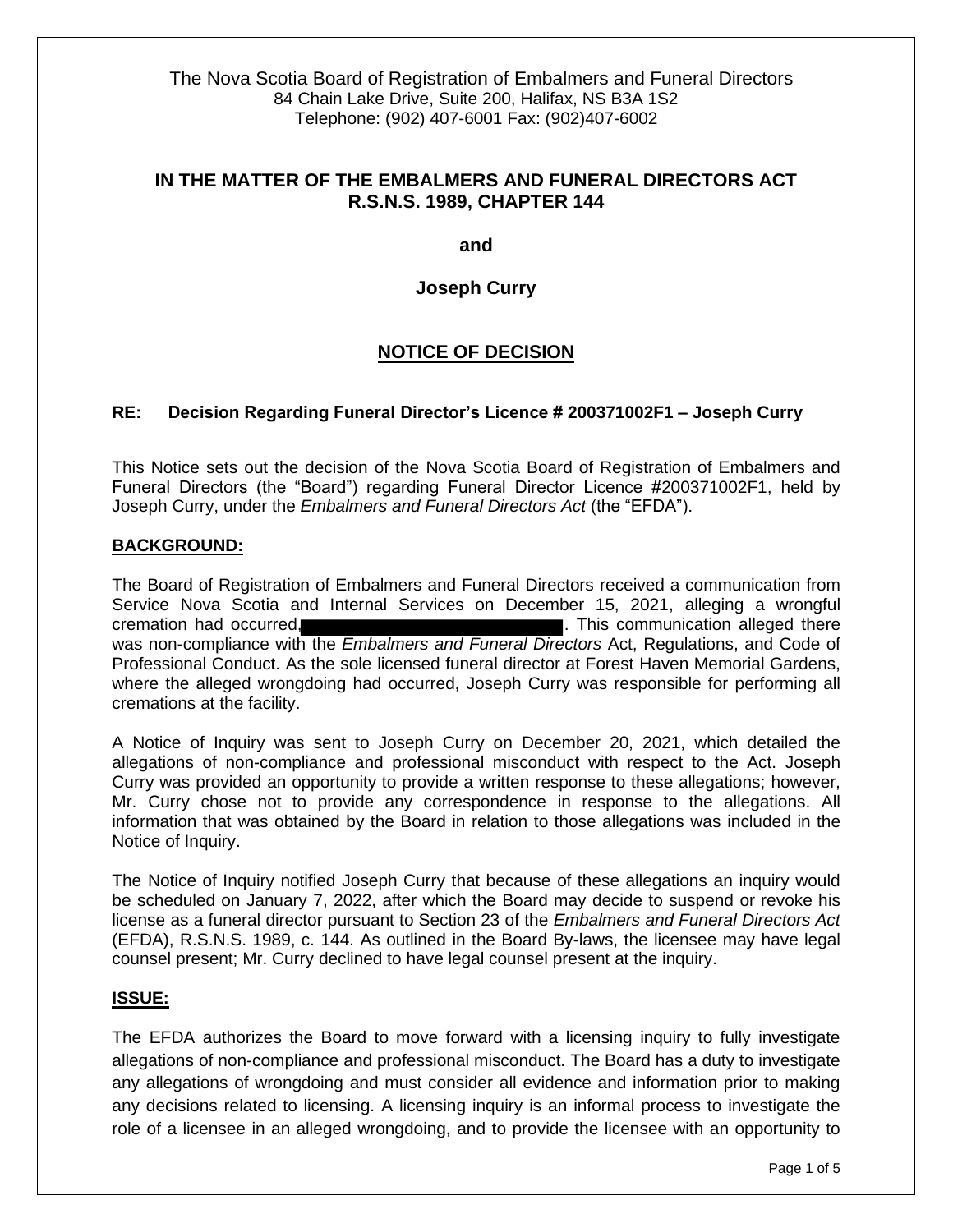speak to the allegations and have legal counsel present. The Board reviews all information and thoroughly considers all details to provide an unbiased decision, within the scope of the Board's authority and the applicable legislation. The purpose of this Inquiry is to ascertain whether Joseph Curry exercised due diligence in identifying a patient whose cremation was arranged with Forest Haven Memorial Gardens, as referenced in Section 32(C) of the EFDA, and if the wrong patient was cremated because of Mr. Curry's failure to confirm the identification and maintain chain of custody procedures.

### **Section 23(1) of the EFDA provides as follows:**

23 (1) Subject to the regulations, the Board may, after due inquiry, suspend or revoke the licence of an embalmer, an apprentice embalmer, a funeral director or an apprentice funeral director where at least four members of the Board find that the embalmer, apprentice embalmer, funeral director or apprentice funeral director has been guilty of non-compliance with this Act, the regulations or the by-laws or any misrepresentation, negligence, professional misconduct or fraud.

#### **Section 20 of the EFDA Regulations provide as follows:**

- 20 For the purpose of the Act and regulations "professional misconduct" means:
	- a.) personal or professional conduct of a licensed embalmer, apprentice embalmer, funeral director or apprentice funeral director which does not lend dignity to the profession and inspire confidence on the part of the public in the members of the profession;
	- b.) the conduct of the business of a funeral director in such manner, economically and professionally, as not to reflect credit on the profession and to inspire confidence on the part of the funeral-purchasing public;
	- c.) the payment, award or promise of any payment or award by any funeral director or licensed embalmer or any agent or representative thereof to any person for the purpose of procuring patronage for the funeral director, licensed embalmer or funeral home;
	- d.) non-compliance with the requirements of the Health Protection Act and the Vital Statistics Act.

### **The Embalmers and Funeral Directors Act further states:**

Duties of funeral home licence holder:

32C (1) and (2) of the EFDA states,

Every person who holds a funeral home licence shall

a.) ensure that human remains are labelled at all times while in the custody of the funeral home and while being transported to the funeral home, regardless of whether the remains are being transported by a third-party transfer service.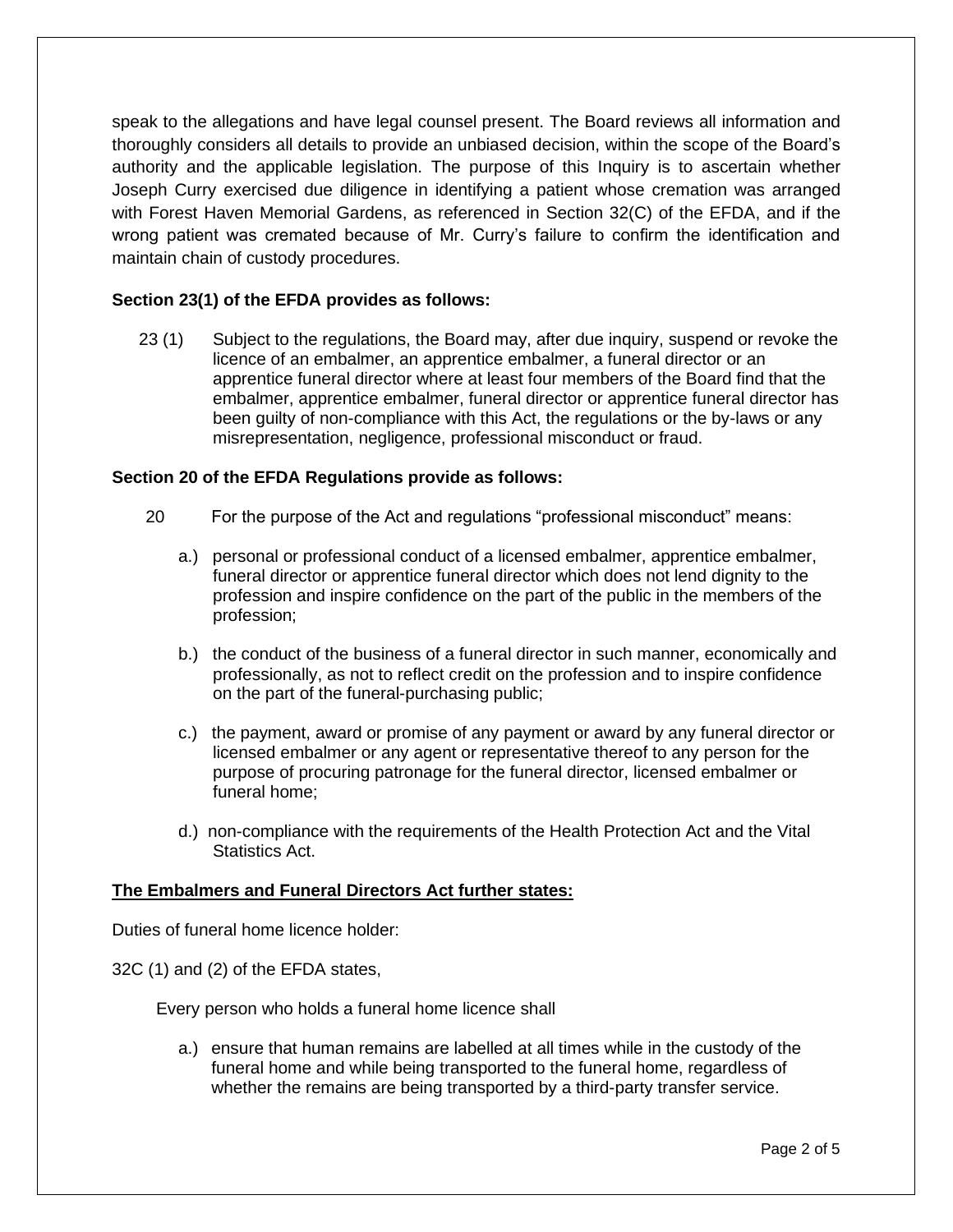- b.) ensure that every person transporting human remains is satisfied as to the identity of the remains at the time of initial transfer and at delivery to the intended destination; and
- c.) create and follow a documented standardized process to ensure that human remains, and cremated remains are continuously identified, from when the remains are transferred by a third-party transport service or are received by the funeral home and until the remains are released to the next of kin.
- 2.) Every person who holds a funeral home licence is responsible for ensuring that every person transporting human remains to the funeral home complies with the requirements set out in the regulations. 2018, c. 30, s. 13.

### **EVIDENCE AND FINDINGS OF FACT:**

At the inquiry, the Board called the licensee, Joseph Curry to testify to the allegations of noncompliance and professional misconduct. The Board reviewed and considered the information provided by Joseph Curry at the inquiry; based on all evidence and submissions, the Board finds the following facts:

- 1.) Joseph Curry, in his capacity as a funeral director licensed in the Province of Nova Scotia, did not maintain a standardized chain of custody as required.
- 2.) Joseph Curry failed to verify identification or review the patient for personal belongings and medical devices.
- 3.) Joseph Curry cremated the wrong patient because of his failure to maintain the chain of custody and failure to verify the patient's identity.
- 4.) Joseph Curry failed to notify Service Nova Scotia and Internal Services and the Nova Scotia Board of Registration of Embalmers and Funeral Directors, that a wrongful cremation had occurred.
- 5.) Despite the fact that a wrongful cremation occurred, Joseph Curry maintains that he is not guilty of non-compliance and professional misconduct.

### **ANALYSIS:**

### **Is Joseph Curry guilty of professional misconduct?**

Funeral directors and embalmers are entrusted with a special responsibility to look after families during their time of need. These families can be vulnerable while grieving, and funeral directors and embalmers are expected to act in a manner that lends dignity to the profession and ensures that families are treated in a respectful and dignified manner. Although he has no previous infractions, his actions resulted in an irreversible outcome. Funeral Homes are required to create and maintain a documented, standardized process, and licensees are expected to follow this process to ensure wrongful cremations do not occur.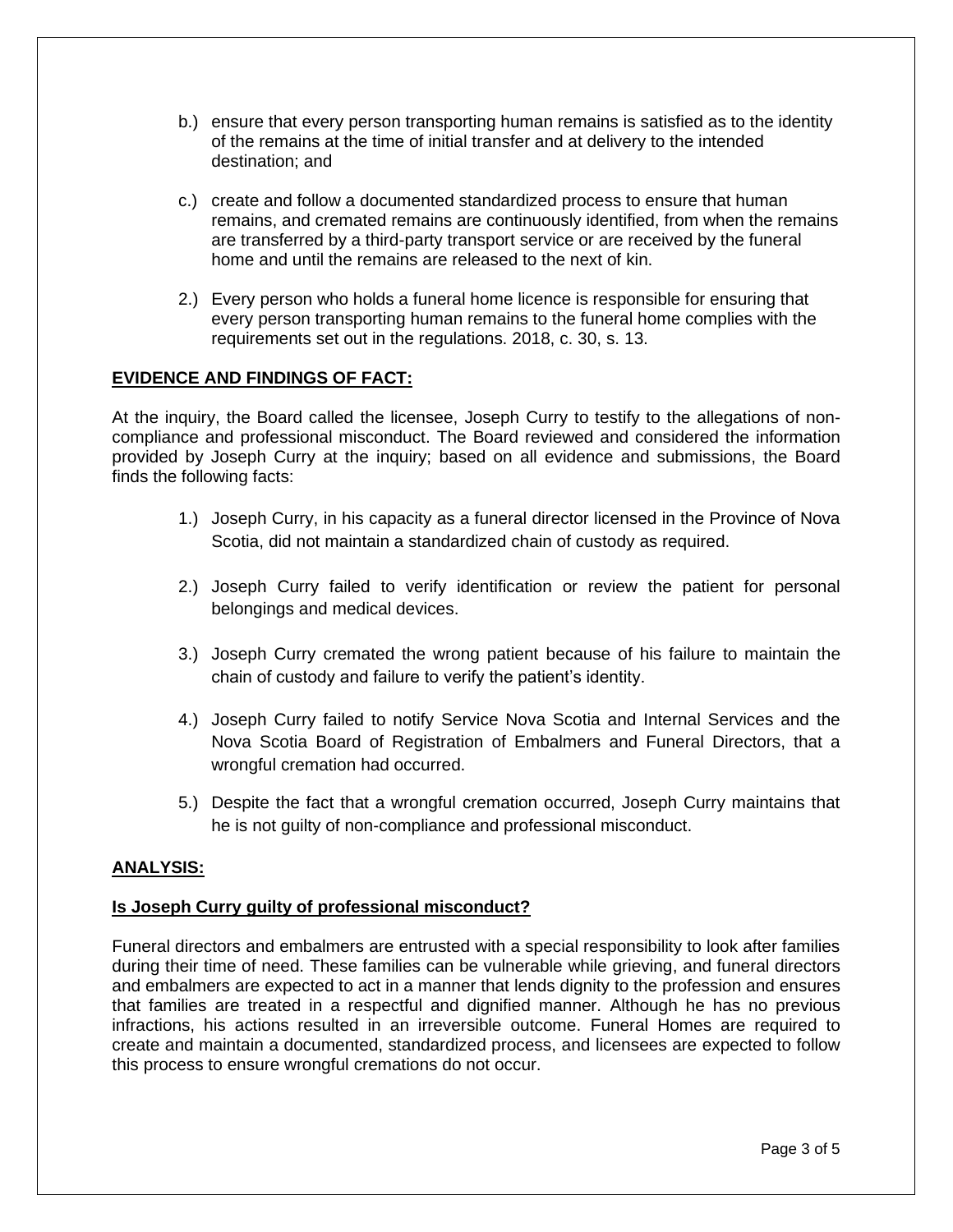Compliance with the Code of Professional Conduct requires that licensees, at all times, maintain the highest standards of the profession, demonstrate conduct that is both honest and to the benefit of public trust, and be respectful of fellow colleagues. Mr. Curry's actions do not demonstrate dignity and respect for the patient that was wrongfully cremated or their family. The act of wrongful cremation by a funeral director does not encourage public trust, maintain the highest standards, nor do these actions lend dignity to the profession. By wrongfully cremating a patient, Mr. Curry did not abide by the provincial legislation or sound business practices, and because a wrongful cremation occurred, the family's right to view their loved one was removed.

Mr. Curry's communication with the Board of Registration throughout his testimony during the inquiry demonstrated a misunderstanding of the Board's duty to investigate wrongdoing, as he was critical of the Notice of Inquiry issued, the Board's role and authority, and the term wrongdoing as it applies to these allegations.

Based on the evidence provided at the Inquiry, the Board finds that Joseph Curry has contravened the Code of Professional Conduct and was found to be non-compliant with the following sections:

- 1.) To treat deceased persons with dignity and respect.
- 2.) To only demonstrate conduct to the benefit of public trust.
- 6.) To, at all times, maintain the highest standards of the funeral profession and carry out all professional obligations to owners and employers.
- 8.) To abide by all provincial legislation respecting my profession.
- 10.) To be respectful of fellow colleagues and to adhere to sound business practices and the promotion of fair competition.
- 13.) To provide an option for the family of a deceased person in their custody to identify the human remains if requested by the family or next of kin.

### **CONCLUSION:**

For all of the reasons set out above, all members of the Board are satisfied that:

- 1.) The actions of Joseph Curry demonstrate that he is guilty of non-compliance with the EFDA, and professional misconduct in relation to his failure to verify identify of a patient prior to cremation. Such actions, or failure to act, has led to the wrongdoing by Joseph Curry.
- 2.) It would not be in the public interest to allow Joseph Curry to continue to practice as a licensed funeral director in the Province of Nova Scotia. Personal or professional conduct of a licensee that creates mistrust within the profession and does not inspire confidence or trust in the public cannot be allowed to continue with respect to Mr. Curry and his license status.

As a result, it is the decision of the Board to immediately revoke Joseph Curry's Funeral Director Licence # 200371002F1 under the EFDA.